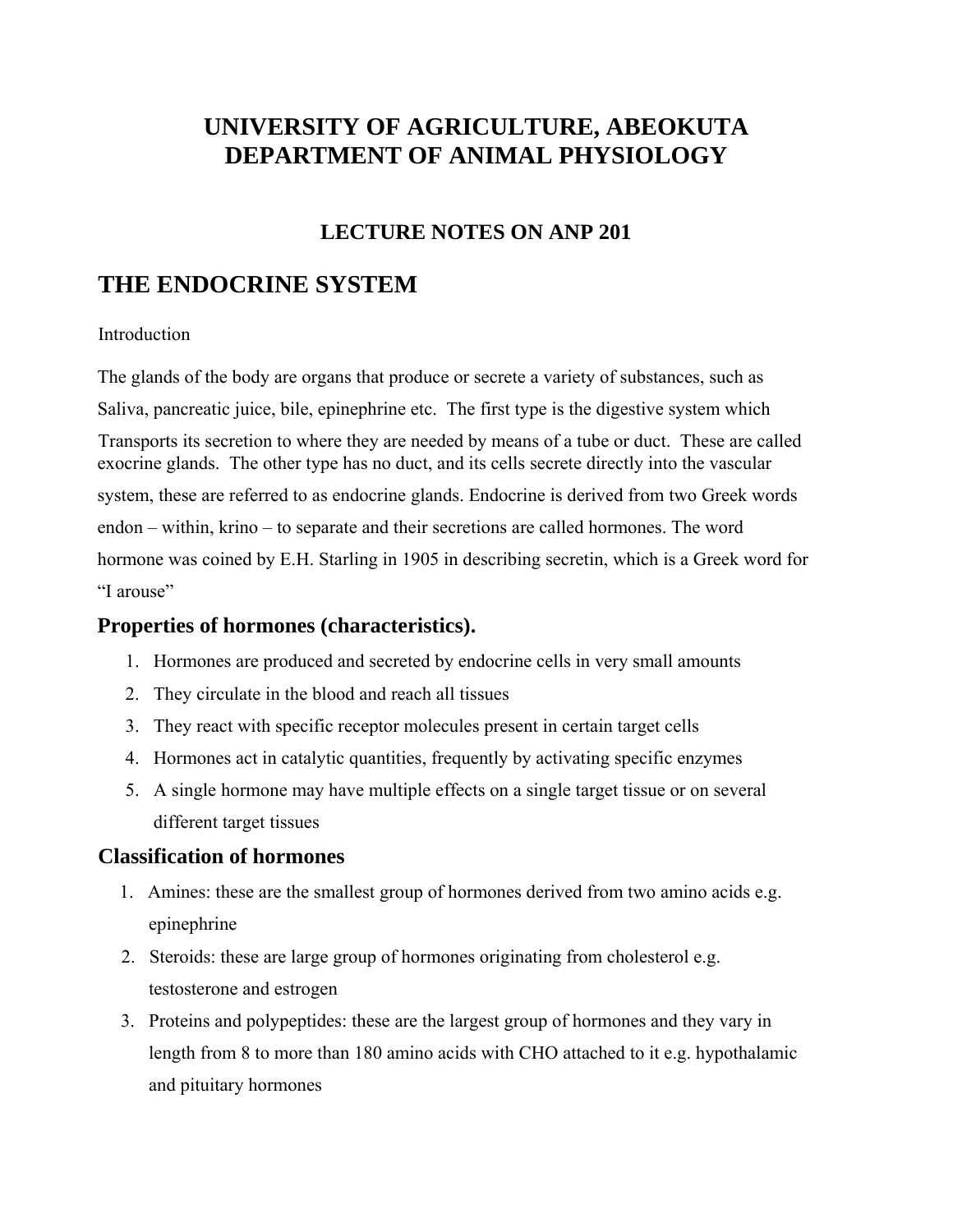### **Endocrine Glands and their Secretions**



### **Body Diagram of Endocrine Glands**

A. Hypothalamic control of the adenohypohysis

In recent years, evidence indicated that the secretory activity of the adenohypophysial endocrine cells is regulated by at least seven hypothalamic hormones. Four of these are releasing hormones (or factors) and three are release-inhibiting hormones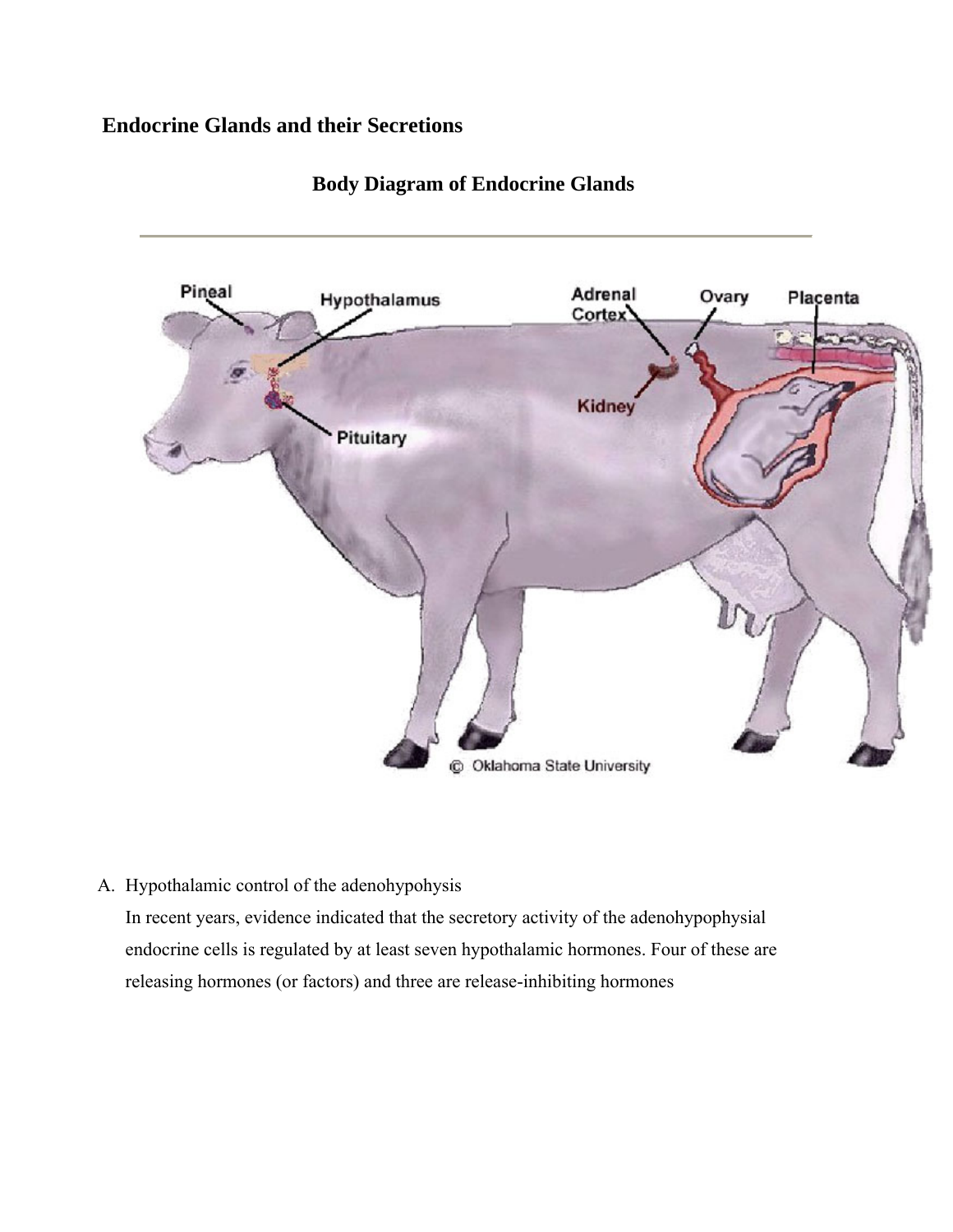#### (i) Corticotropic releasing hormones

 A polypeptide in structure and the target tissue is adenohypophysis. Stressful input increases secretion while ACTH inhibits secretion Primary action

- Stimulates ACTH release
- (ii) Thyroid stimulating hormone releasing hormone (TRH)

A polypeptide and the target tissue is the adenohypophysis. Large meal and low body temperature induce secretion

Primary action

- Stimulates TSH release
- (iii) Growth hormone releasing hormone (GRH)

 Also a polypeptide and the target tissue is adenohypophysis. It is stimulated by insulin

Primary action

- Stimulates growth hormone release
- (iv) Gonadotropin releasing hormone or FSH-and LH releasing hormone
	- Also a polypeptide and has target on the adenohypophysis. Its regulation is by
		- (a) Male: low blood testosterone levels stimulate secretion Female: decreased estrogen levels stimulates secretion
		- (b) High blood FSH and LH inhibits secretion

Primary action

- Stimulates the release of FSH and LH
- (v) Growth hormone inhibiting hormone (GIH or Somatostatin)

A polypeptide in structure and the target tissue is adenohypophysis.

Hypoglycemia and exercise induce secretion

Primary action

- It inhibits growth hormone release and also interferes with TSH release
- (vi) Prolactin-release-inhibiting hormone (PIH)

Structure has not been determined yet but its target tissue is the adenohypophysis.

The regulation is by

(a) high levels of prolactin increase secretion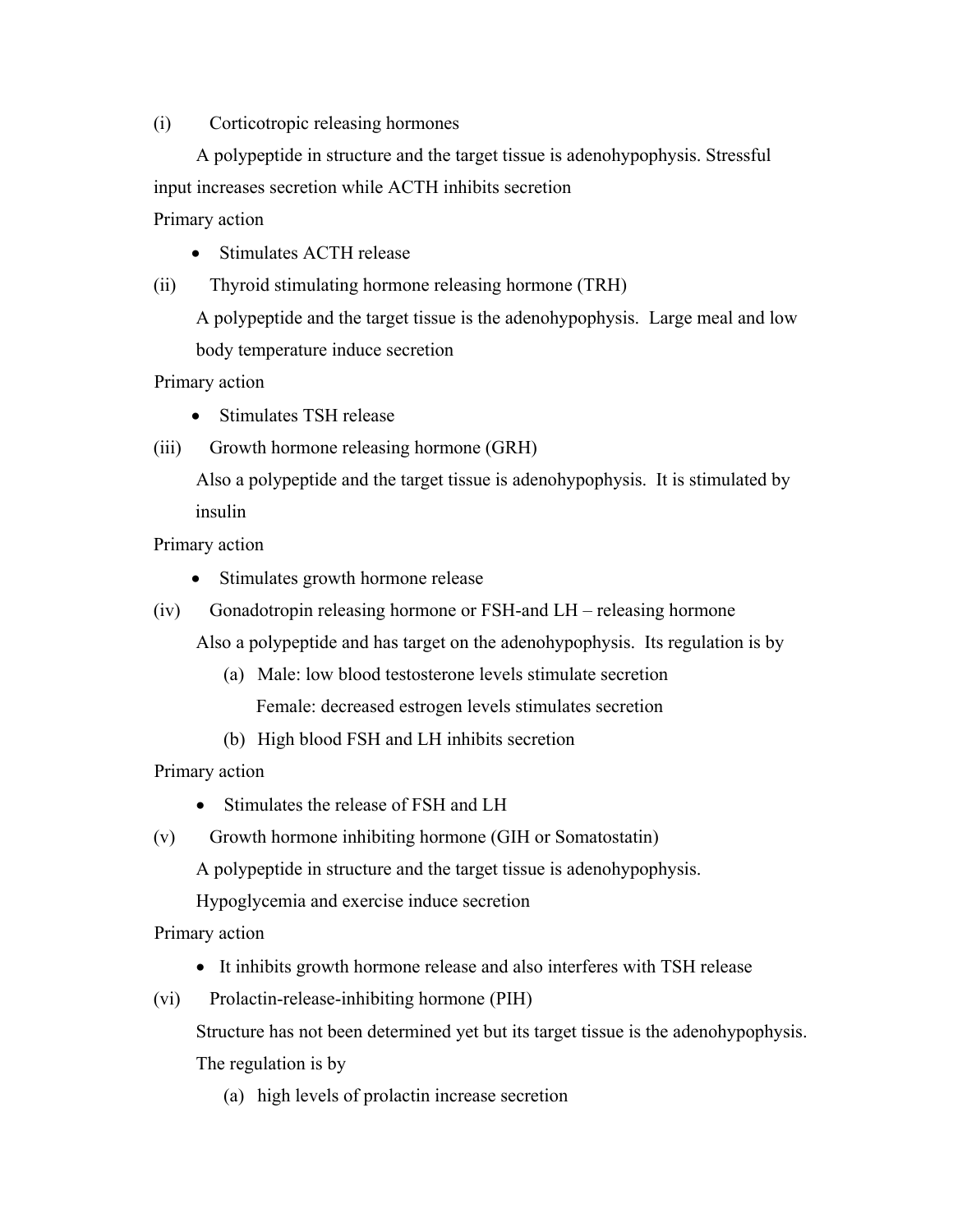(b) estrogen, testosterone and suckling inhibit secretion

Primary action

- It inhibits prolactin release
- (vii) Melanocyte-release-inhibiting hormone (MIH)

It is a polypeptide and has adenohypohysis as the target tissue. Melatonin stimulates secretion

Primary action

• It inhibits MSH release

# **B. Hormones of the pituitary gland**

### **Brain Diagram of Endocrine Glands**

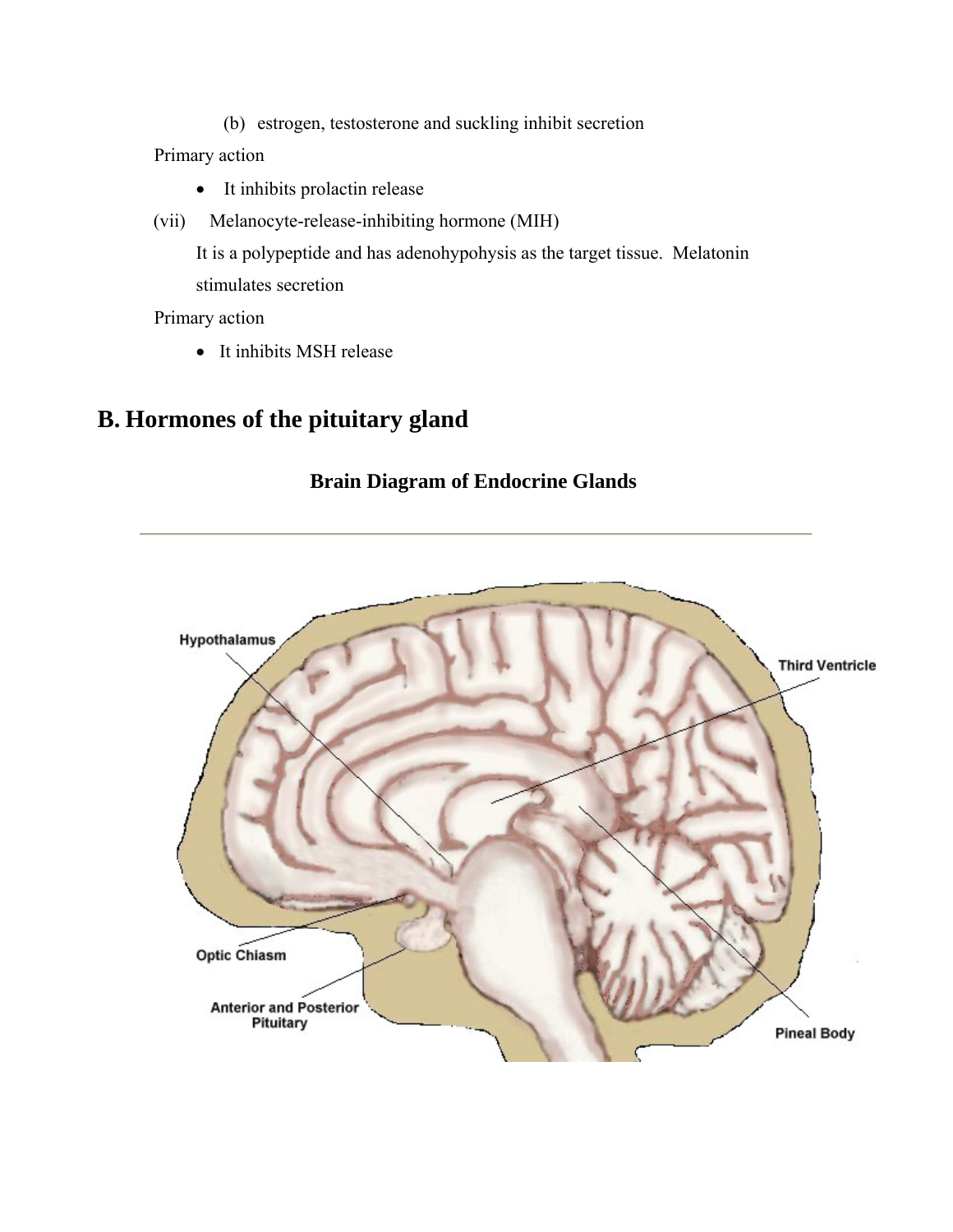The pituitary gland consists of two portions, the adenohypophysis (anterior lobe) and neurohypophysis (posterior lobe).

- (i) Anterior lobe of the pituitary gland (adenohypophysis) The anterior lobe of the pituitary also termed the adenohypophysis secretes at least seven hormones. They are: Growth hormone (somatotropin), prolactin, thyrotropin (thyroid stimulating hormone), Adrenocorticotropic hormone, Leutinizing hormone, Follicle stimulating hormone (gonadotropins) and lipotropins (melanocyte stimulating hormone)
- 1. Growth hormone (Somatotropin) (GH)

It is a peptide hormone and the target tissue are all organs of the body. It is regulated by GH-releasing hormone

Primary action

- (a) Promotes growth of tissues
- (b) It increases protein synthesis
- (c) It increases amino acid and glucose transport
- (d) It causes mobilization of fatty acids from deposits thus playing a role in providing cellular fuel (lipolysis)
- (e) It increases RNA synthesis
- 2. Prolactin

It is a peptide hormone and the target organ is the mammary gland and its regulation is by prolactin-release-inhibiting hormone (PIH)

Primary action

- (a) Growth of mammary glands
- (b) Increases synthesis of milk proteins
- 3. Thyrotropin (Thyroid stimulating hormone, TSH)

It is a peptide hormone and the target tissue is the thyroid gland. It is regulated by thyroid releasing hormone (TRH) which induces TSH release

Primary action

(a) It increases thyroid hormone synthesis and secretion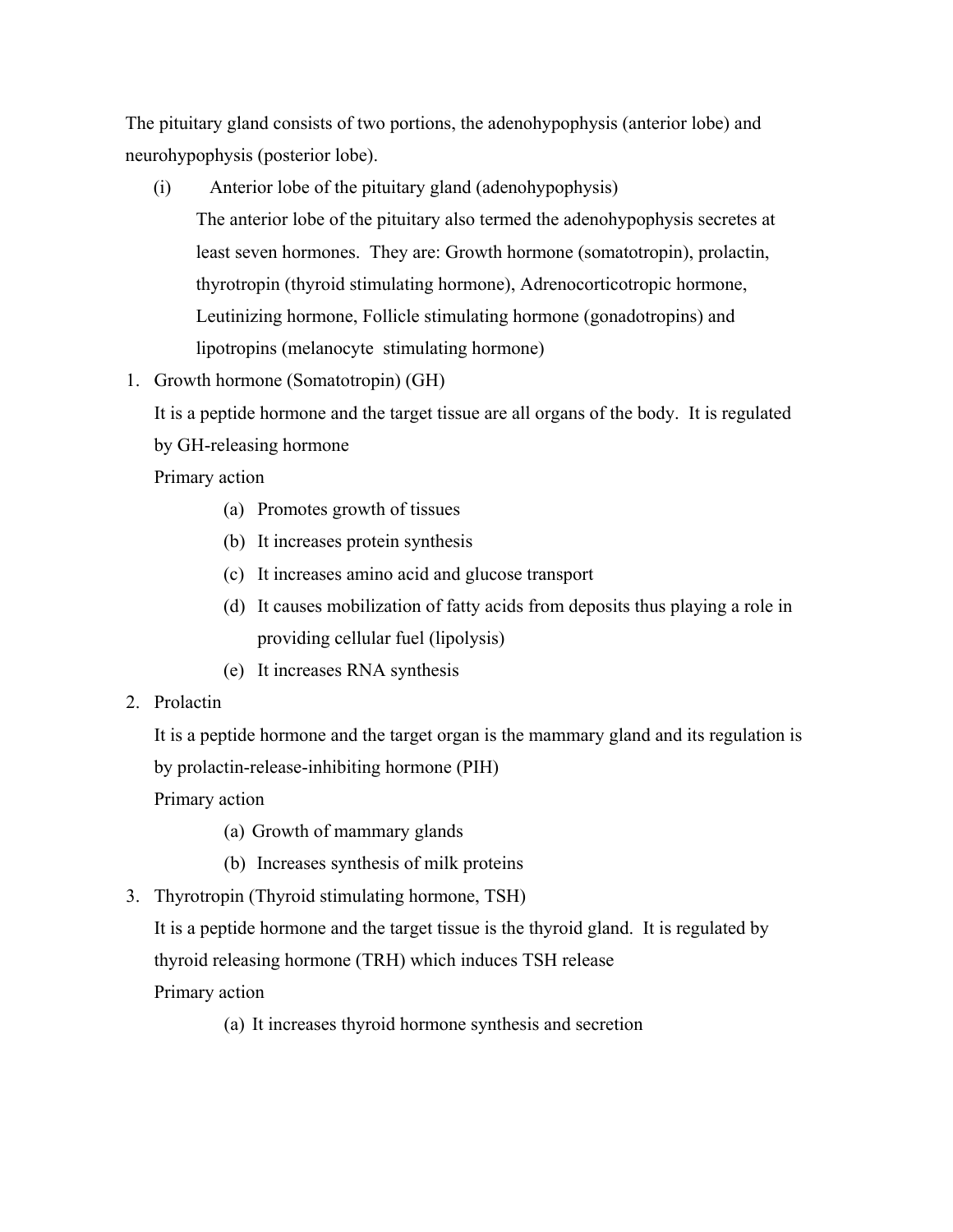4. Adrenocorticotropic hormone (ACTH)

It is also a peptide hormone and the target organ is the adrenal cortex. It is regulated by corticotropic releasing hormone (CRH) in stimulating the release but ACTH inhibits release

Primary action

- (a) Increases steroidogenesis and secretion in adrenal gland
- 5. Leutenizing hormone (LH)

It is a peptide hormone with the target organs as the ovarian interstitial cells (female) and the testicular interstitial cells (male). It is regulated by LH/FSH-releasing hormone or gonadotropin releasing hormone which stimulates release

Primary action

In females

- (a) induces final maturation of follicle
- (b) it allows ovulation to take place
- (c) it allows secretion of estrogen from the ovary
- (d) it induces corpus luteum formation
- (e) it allows progesterone secretion

In males

- (a) increases the synthesis and secretion of androgens
- 6. Follicle stimulating hormone (FSH)

A peptide hormone affecting organs such as the seminiferous tubules in male and ovaries in female. It is regulated by gonadotropin releasing hormone (GnRH)

Primary action

In male

(a) increases sperm production

In female

- (a) stimulates follicle maturation
- 7. Melanocyte stimulating hormone (MSH)

A peptide hormone whose target tissues are melanophores (ectotherm pigment cells) and melanocytes (endotherm pigment cells). It is regulated by melanin inhibiting hormone which inhibits release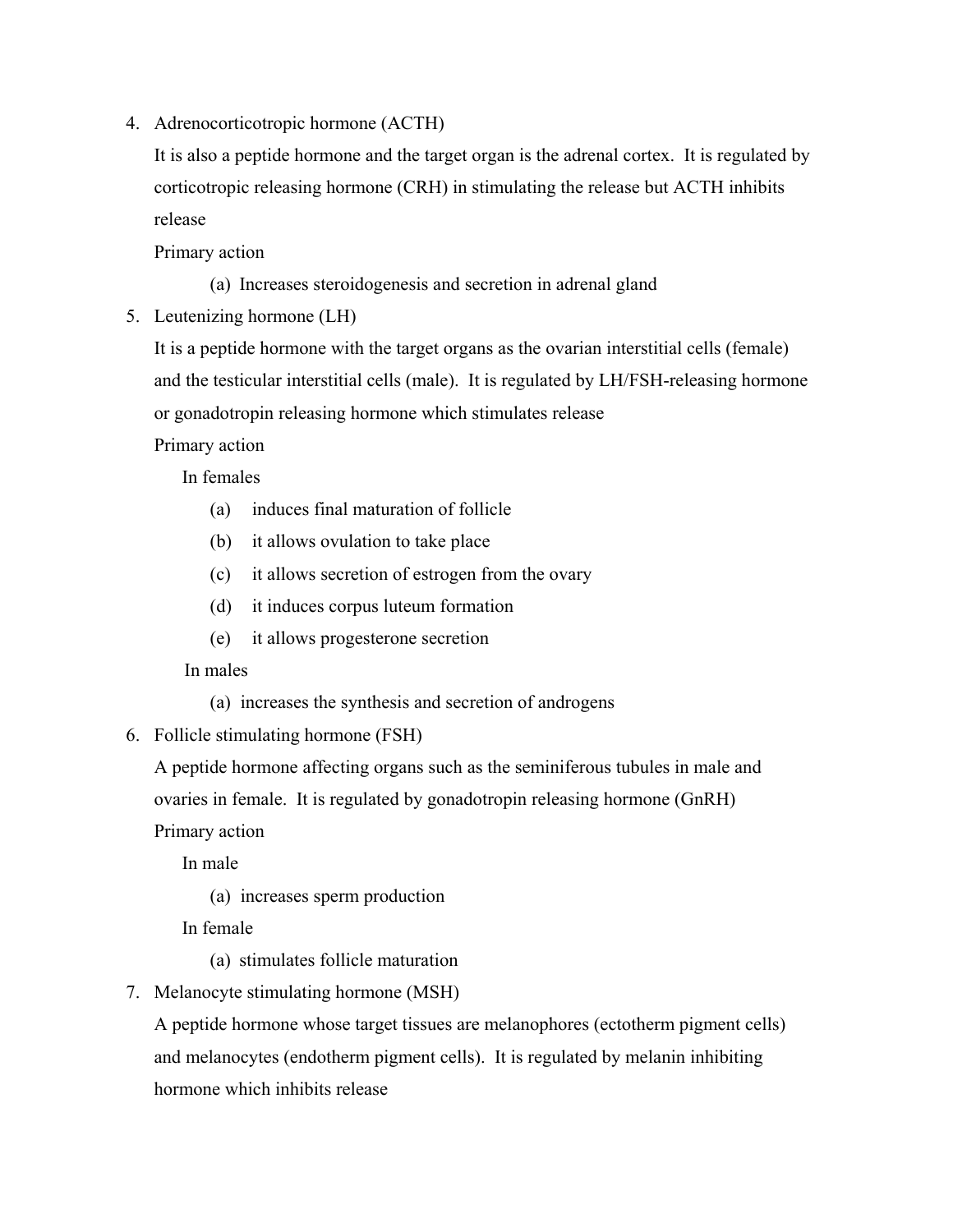#### Primary action

- (a) It increases melanin synthesis in melanophores and melanocytes
- (b) Increases dispersal in melanophores (skin darkening)
- (ii) Hormones of the posterior pituitary gland (neurohypophysis)

 The neurohypophysis releases two octapeptides: vasopressin (antidiuretic hormone, ADH) and oxytocin.

1. Vasopressin or Antidiuretic hormone (ADH)

It is a peptide hormone and the target tissue is the kidney. Its regulation is by decrease in plasma osmotic pressure, blood volume and blood pressure cause increased release of the hormone.

Primary action

- Increased water resorption
- 2. Oxytocin

It is a peptide hormone and the target tissues are uterus and mammary glands. Its regulation is by

- Decreases in progesterone level, suckling stimulus cause release of hormone
- Increased progesterone inhibits release

Primary action

- It causes the contraction of smooth muscle of uterus
- It allows milk ejection from mammary glands

# **(C) Sex Hormones**

The sex hormones are under the class of steroid hormones. They are derived from cholesterol in the gonads (testes and ovaries) and adrenal cortex of both sexes. They include estrogens, androgens and progesterone.

1. Testosterone (androgen)

The androgens of which testosterone is the most prominent are produced mainly by the interstitial cells of the testes. They affect most tissues Primary action

• Maintenance of the testes and reproductive tract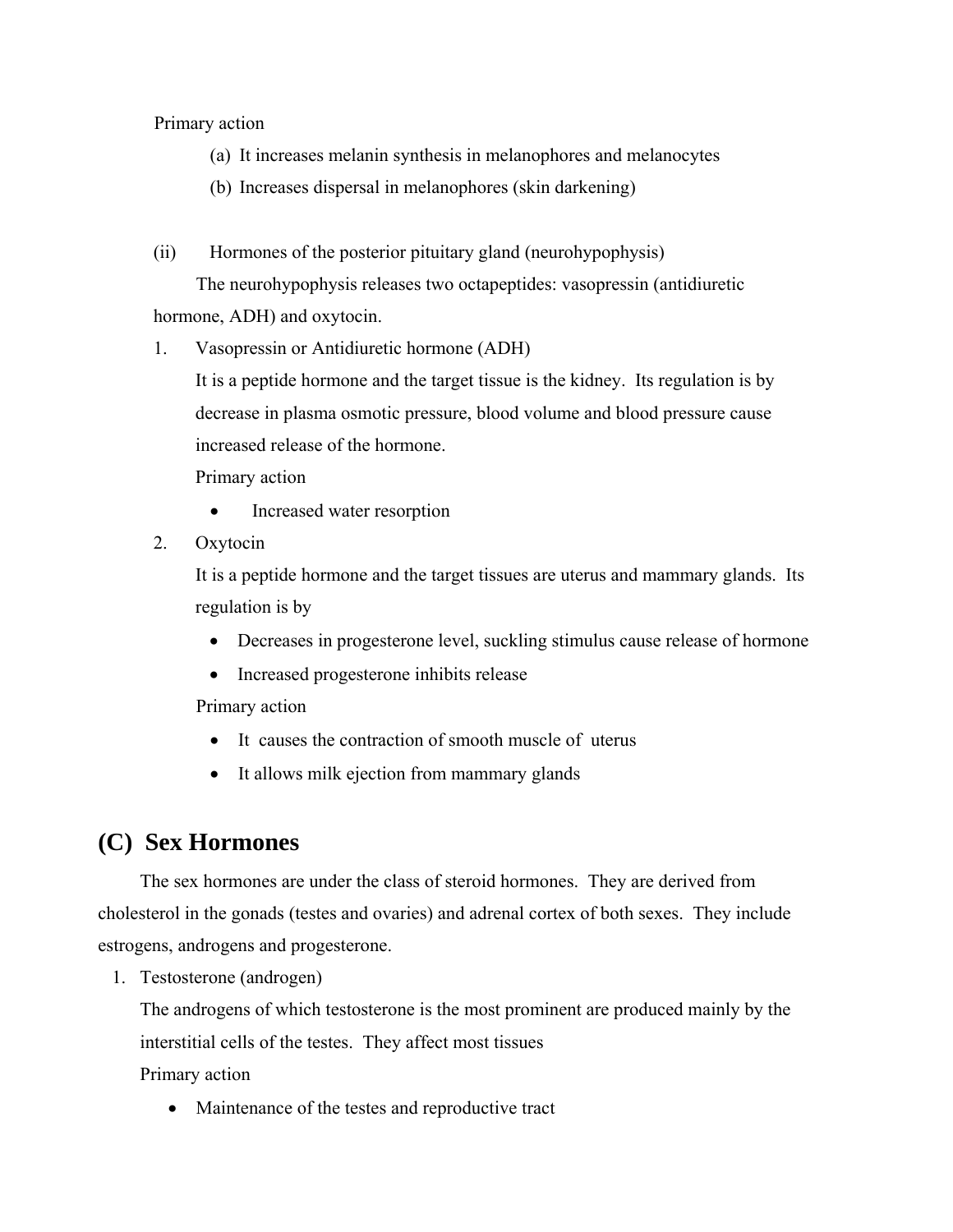- Promotes development and maintenance of masculine characteristics and behavior in male
- Necessary for spermatogenesis

Its regulation is that increased LH level stimulates secretion

2. Estrogen (Estradiol-17β)

Estradiol is the most active naturally occurring estrogen. It is produced during follicular growth of the developing ovarian follicle and the corpus luteum

Primary action

- It act o the hypothalamus and pituitary to inhibit LH secretion
- They are important in the development of the gonadal duct system of the female
- Also important in the development of the mammary gland duct
- Promotes development and maintenance of female characteristics and behavior
- 3. Progesterone

It is formed by the corpus luteum of pregnancy. The target tissues are the uterus and mammary glands.

Primary action

- It speeds the movement of the ovum through the oviducts
- It prepares the uterine mucosa for implantation of the fertilized egg
- During pregnancy, it inhibits uterine muscle contractility making pregnancy to persist.
- In its absence pregnancy terminates quickly

Regulation: increased LH and prolactin levels stimulate secretion.

# **(D) Prostaglandin**

The prostaglandins are a family of substances showing a wide diversity of biologic effects. They are basically fatty acids and the body produces them in very small quantities. The two important prostaglandins are prostaglandin E series (particularly  $E_2$ ) and prostaglandin F series (particularly  $F_2$ alpha). Prostaglandins are 20-carbon carboxylic acids and are synthesized in the body from certain polyunsaturated fatty acids. Tissue of origin includes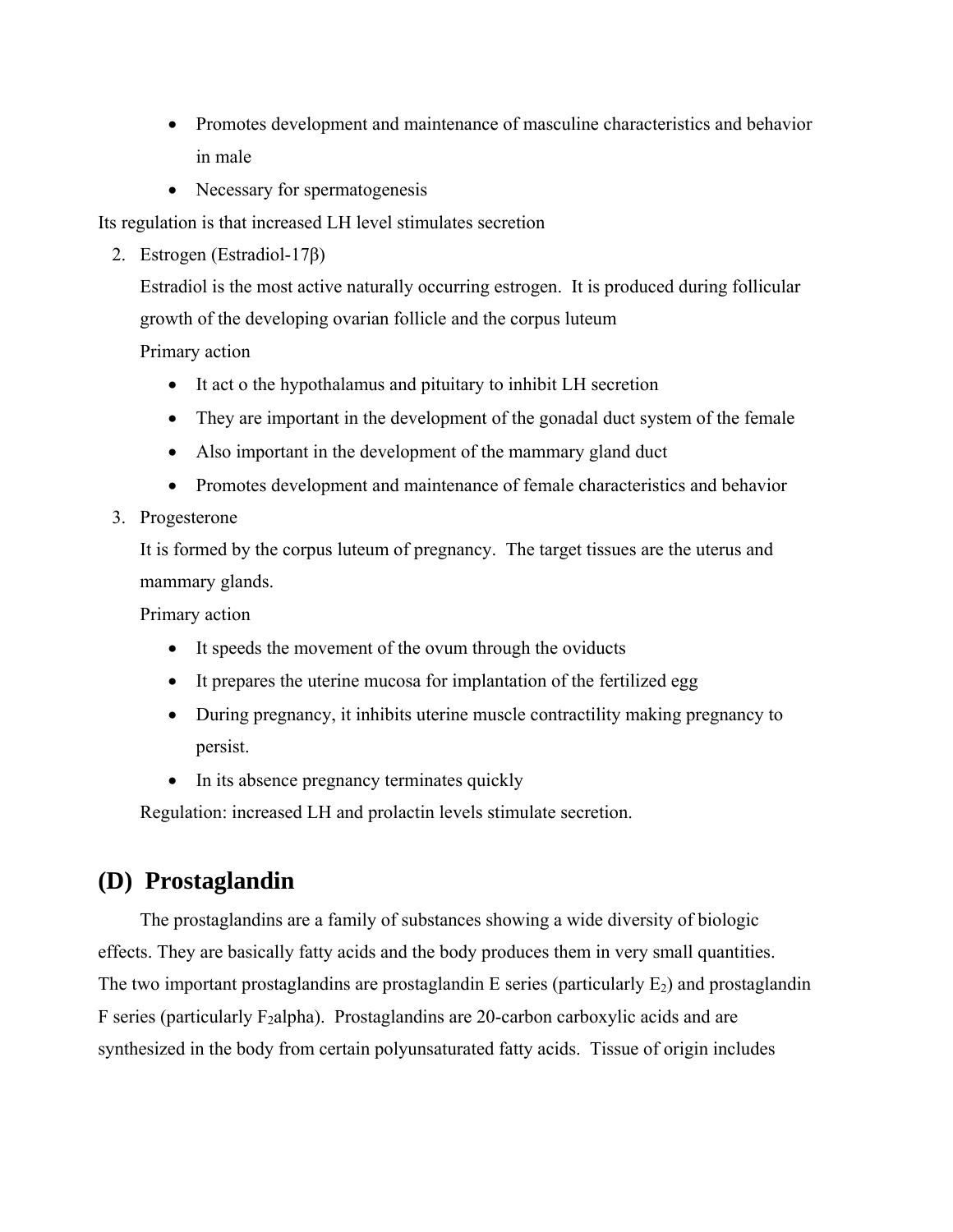seminal vesicles, kidney, neural tissue and most cells. The target tissues are uterus, ovaries, fallopian tubes, blood vessels, adrenergic terminals and most cells.

Primary action

- PGE<sub>2</sub> lowers blood pressure
- PGF2 alpha raises blood pressure
- PGE<sub>2</sub> and PGF<sub>2</sub> alpha stimulates uterine contraction
- PGE<sub>2</sub> and PGF<sub>2</sub> alpha play a role in parturition. Infusion of prostaglandin E2 can induce delivery in a few hours, so also oral administration
- PGF<sub>2</sub> alpha is used in the regression of the corpus luteum

### **(E) Adrenal Medulla Hormones**

The principal hormone of the adrenal medulla is epinephrine. Norepinephrine is also present in smaller amounts but functions mainly as neurotransmitters in the sympathetic nervous system. These two hormones (norepinephrine and epinephrine) along with their precursor, dopamine, make up a group of substances called catecolamines. The two catecolamines are emergency or stress hormones. They contribute to the sympathetic fight or flight response to emergencies which enable an animal to mobilize and meet emotional and physical changes. There are two kinds of tissue targets based on the differences in their actions. Epinephrine binds to beta receptors of adrenal medulla while norepinephrine binds to the alpha receptors.

#### Physiological responses to epinephrine and norepinephrine

|                             | Epinephrine  | Norepinephrine  |
|-----------------------------|--------------|-----------------|
| Heart rate                  | Increase     | Decrease        |
| Cardiac output              | Increase     | Variable        |
| Total peripheral resistance | Decrease     | Increase        |
| <b>Blood pressure</b>       | Rise         | Greater rise    |
| Respiration                 | Stimulation  | Stimulation     |
| Skin vessels                | Constriction | Constriction    |
| Muscle vessels              | Dilatation   | Constriction    |
| <b>Bronchus</b>             | Dilatation   | Less dilatation |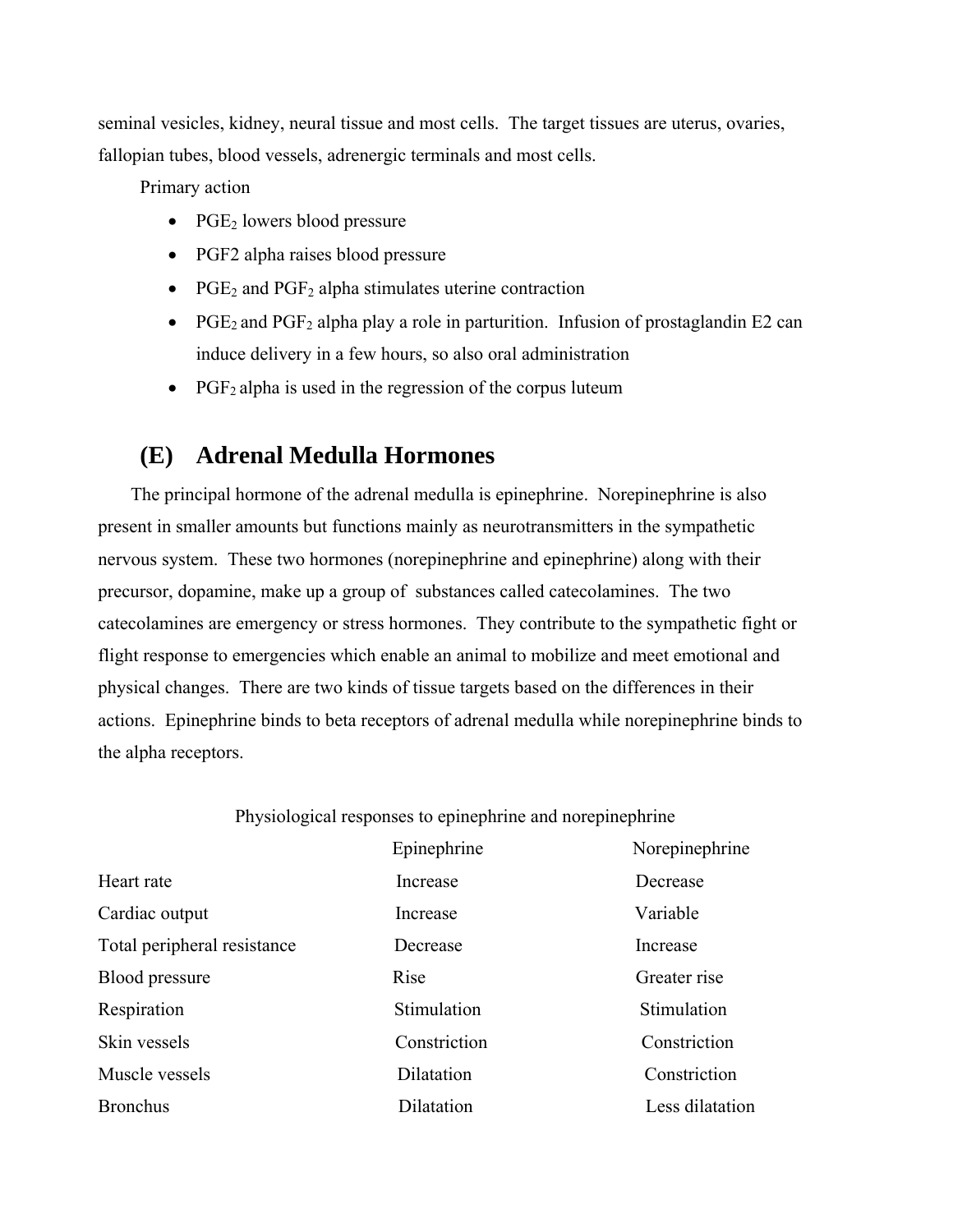| Metabolism                       | Increase         | Slight increase  |
|----------------------------------|------------------|------------------|
| Oxygen consumption               | Increase         | No effect        |
| Blood sugar                      | Increase         | Slight increase  |
| Uterus in vivo in late pregnancy | Inhibition       | Stimulation      |
| Kidney                           | Vasoconstriction | Vasoconstriction |

## **(F) Pancreatic Hormones**

 The pancreas has two functions (i) endocrine secretion (ii) synthesis of digestive enzymes. The endocrine portion of the pancreas called Islets of Langerhans secretes two important hormones (a) Insulin and (b) Glucagon. There are four types of cells found in the Islets of Langerhans. These are the A or alpha cells, B or beta cells, C cells and D cells. The B cells are the most common and produce the hormone insulin which is necessary to prevent diabetes mellitus. The A or alpha cells produce the hormone, glucagons, that is antagonistic to insulin. The C cells and D cells look much alike, and their significance is unknown.

Primary action

- Insulin increase glucose and amino acid uptake by cells, increases GRH secretion
- Glucagon stimulates glycogenolysis and releases glucose from liver. It regulates blood glucose

## **(F) Thyroid Hormones**

 The thyroid gland produces two different kinds of hormones. The first group are thyroxine and triiodothyronine, the second is called calcitonin. Thyroid stimulating hormone (TSH) released form the adenohypophysis maintains the volume, weight and secretory activity of the thyroid gland. As the name implies, it stimulate the release of thyroid hormones. The target tissue includes most cells but especially those of muscle, heart, liver and kidney.

Primary action

- It regulates the metabolism of most of the adult tissues such as kidney, liver, heart and skeletal muscles
- Thyroid hormones play an essential role in normal growth and development. Its